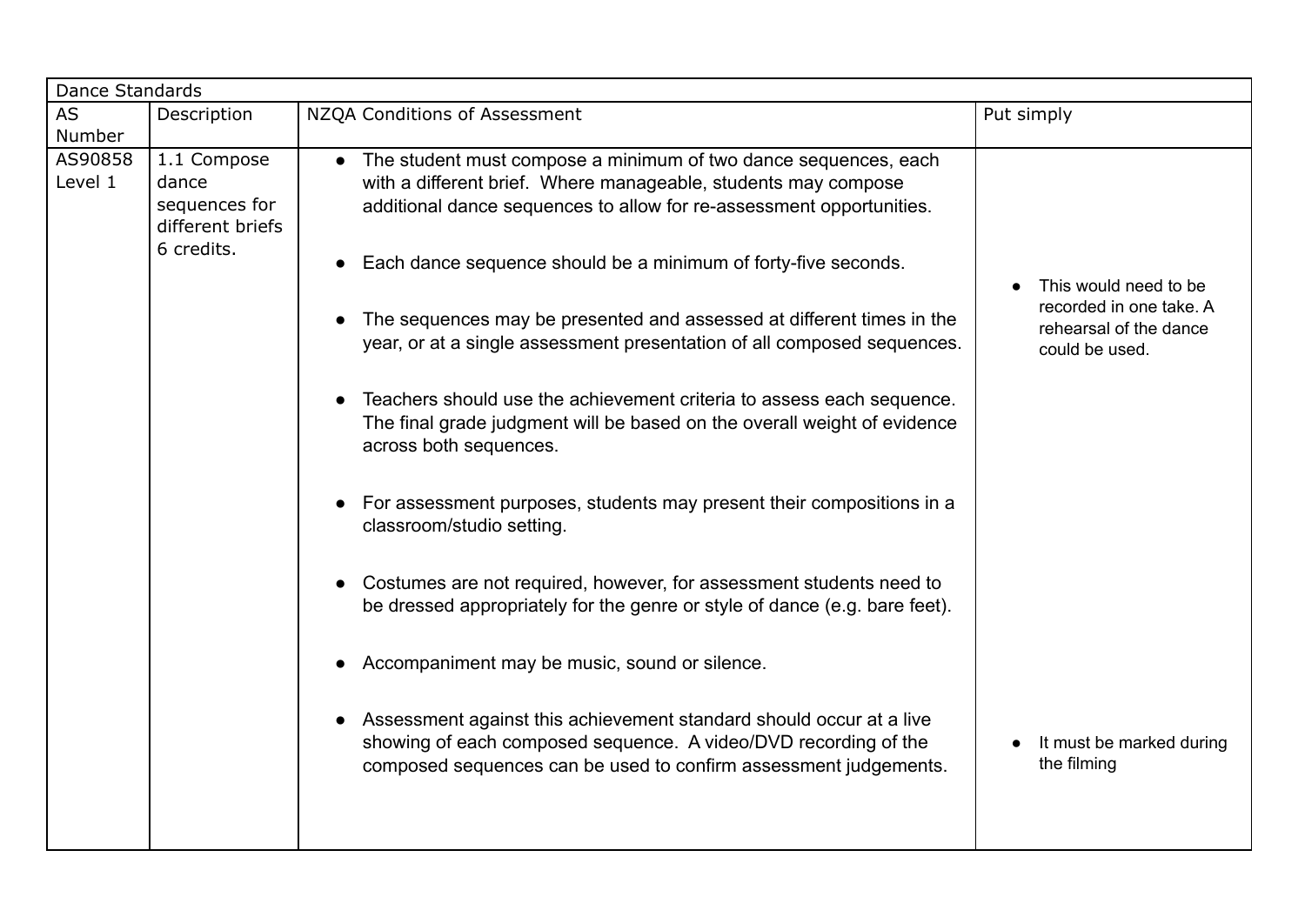|                    |                                                | The composition may be for a solo, duet or group performance. The<br>student may perform in his/her own compositions.<br>Students may work collaboratively to compose dance sequences.<br>The focus of the assessment is the choreography of each sequence, not<br>its performance. However, the student needs to be aware that the<br>judgement of their composition is assisted by the clarity and preciseness<br>of its performance, ie compositions are rehearsed pieces of work.                                                                                                                                                                                                                                                       |                                                                                                                                                                                                                                                                            |
|--------------------|------------------------------------------------|---------------------------------------------------------------------------------------------------------------------------------------------------------------------------------------------------------------------------------------------------------------------------------------------------------------------------------------------------------------------------------------------------------------------------------------------------------------------------------------------------------------------------------------------------------------------------------------------------------------------------------------------------------------------------------------------------------------------------------------------|----------------------------------------------------------------------------------------------------------------------------------------------------------------------------------------------------------------------------------------------------------------------------|
| AS90002<br>Level 1 | 1.2 Perform<br>dance<br>sequences<br>6 credits | The student must present a minimum of two dance sequences. Where<br>manageable, students may perform additional dance sequences to allow<br>for one further assessment opportunity.<br>Each dance sequence should be a minimum of forty-five seconds.<br>The sequences may be presented and assessed at different times in the<br>year, or at a single assessment presentation of all performed sequences.<br>Teachers should use the achievement criteria to assess each sequence.<br>The final grade judgment will be based on the overall weight of evidence<br>across both sequences.<br>The focus for assessment against this achievement standard is on the<br>$\bullet$<br>individual performance, not partner or group interaction. | Must include 2 dances (at<br>$\bullet$<br>least)<br>This would need to be<br>recorded in one take. A<br>rehearsal of the dance<br>could be used.<br>One could be in the film<br>and one at another time.<br>Each sequence is marked<br>individually but graded<br>overall. |
|                    |                                                | For assessment purposes, students may perform their dance sequences<br>in a classroom/studio setting.                                                                                                                                                                                                                                                                                                                                                                                                                                                                                                                                                                                                                                       |                                                                                                                                                                                                                                                                            |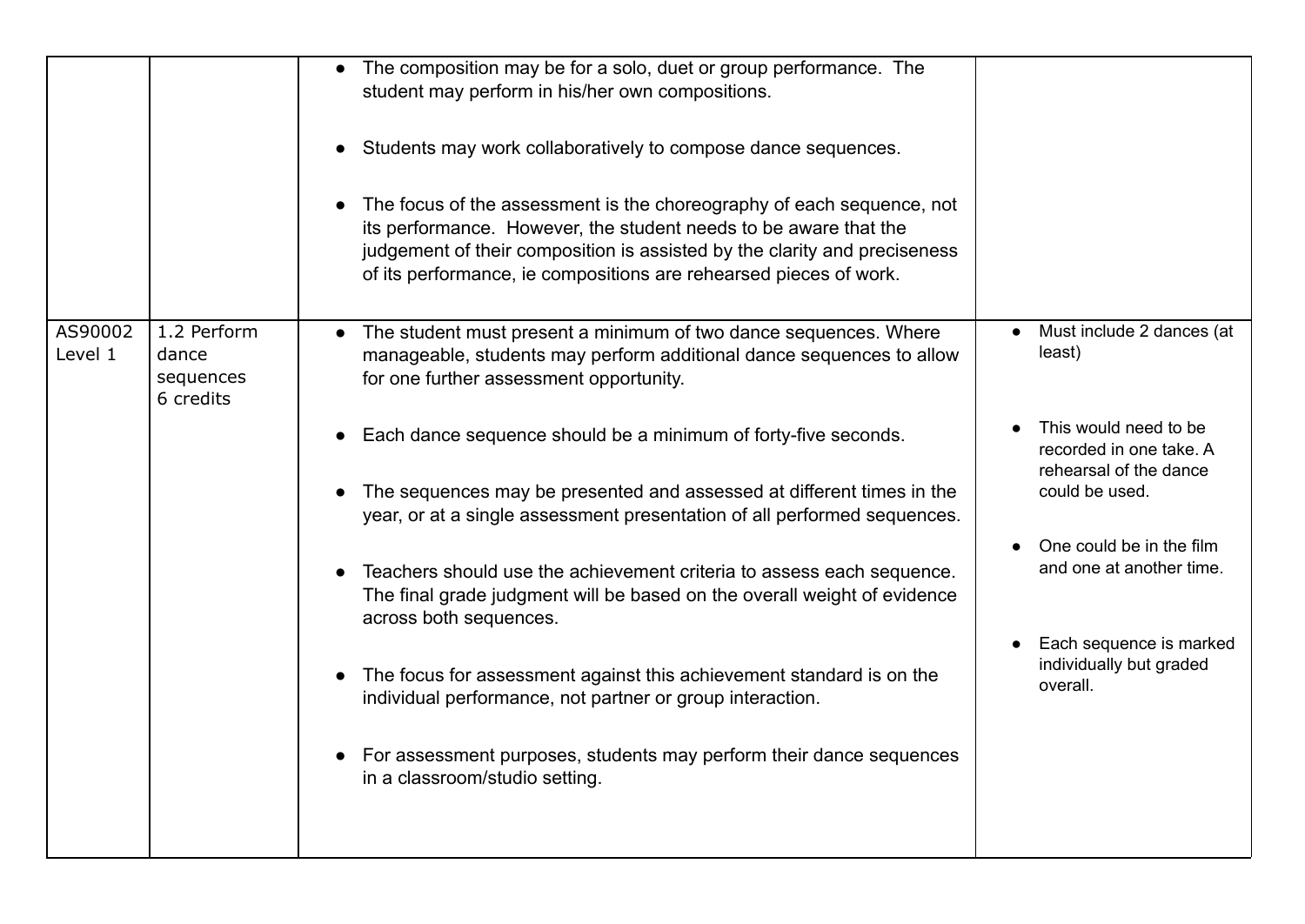|         |                 | Costumes are not required, however, for assessment students need to<br>$\bullet$ |                                    |
|---------|-----------------|----------------------------------------------------------------------------------|------------------------------------|
|         |                 | be dressed appropriately for the genre or style of dance (e.g. bare feet).       |                                    |
|         |                 |                                                                                  |                                    |
|         |                 | Accompaniment may be music, sound or silence.                                    |                                    |
|         |                 |                                                                                  |                                    |
|         |                 | Assessment against this achievement standard is to occur at the live             | It must be marked at the           |
|         |                 | performance of the sequence. A video/DVD recording of the                        | time of filming by the<br>teacher. |
|         |                 | performances can be used to confirm assessment judgements.                       |                                    |
|         |                 |                                                                                  |                                    |
|         |                 | Sequences performed for assessment may be choreographed by the                   |                                    |
|         |                 | teacher, a guest choreographer or a student.                                     |                                    |
|         |                 |                                                                                  |                                    |
|         | 1.3             | The choreography should include a variety of ensemble skills (e.g.               |                                    |
| AS90853 | Demonstrate     | unison, use of relationships, changes in formations).                            |                                    |
|         | emsemble        |                                                                                  |                                    |
|         | skills in dance | The performer should be actively involved in demonstrating ensemble              | This would need to be              |
|         |                 | skills for 1-2 minutes.                                                          | recorded in one take. A            |
|         |                 |                                                                                  | rehearsal of the dance             |
|         |                 | The dance used to demonstrate ensemble skills may be choreographed               | could be used.                     |
|         |                 | by the teacher, a guest choreographer or a student.                              |                                    |
|         |                 |                                                                                  |                                    |
|         |                 | The assessment may occur in a classroom/studio setting.                          |                                    |
|         |                 |                                                                                  |                                    |
|         |                 | Costumes are not required, however, for assessment students need to              |                                    |
|         |                 | be dressed appropriately for the genre or style of dance (e.g. bare feet).       |                                    |
|         |                 |                                                                                  |                                    |
|         |                 | Accompaniment may be music, sound or silence.                                    |                                    |
|         |                 |                                                                                  |                                    |
|         |                 |                                                                                  |                                    |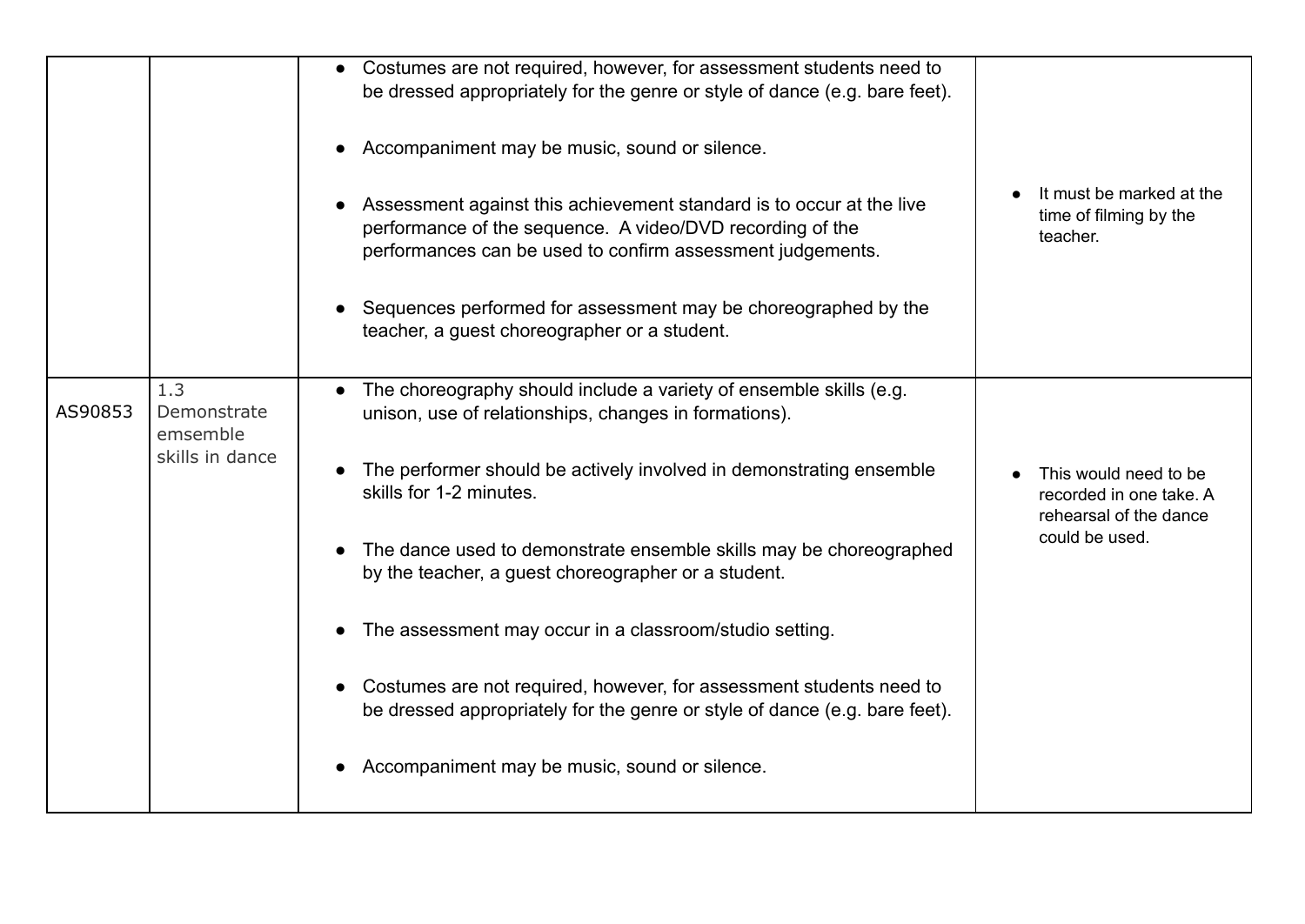|         |                                                                                   | Assessment against this achievement standard is to occur at the live<br>performance. A video/DVD recording can be used to confirm<br>assessment judgements.                                                                                                                                     | It must be marked at the<br>time of filming by the<br>teacher.                               |
|---------|-----------------------------------------------------------------------------------|-------------------------------------------------------------------------------------------------------------------------------------------------------------------------------------------------------------------------------------------------------------------------------------------------|----------------------------------------------------------------------------------------------|
| AS90216 | 2.2<br>Choreograph a<br>solo dance to<br>communicate<br>an intention<br>4 credits | The choreographed solo dance is to be 1-2 minutes long.<br>The teacher will provide stimuli to assist students to decide what they will<br>communicate in their solo choreography.<br>The dance may be performed by the choreographer or another dancer.                                        | This would need to be<br>recorded in one take. A<br>rehearsal of the dance<br>could be used. |
|         |                                                                                   | For assessment purposes, students may present their solo choreography<br>in a classroom/studio setting.                                                                                                                                                                                         |                                                                                              |
|         |                                                                                   | Costumes do not contribute evidence toward a grade in this standard but<br>students are expected to be dressed appropriately for the genre or style<br>of dance (e.g. loose fitting clothing).                                                                                                  |                                                                                              |
|         |                                                                                   | Accompaniment may be music, sound or silence.                                                                                                                                                                                                                                                   | The dance should be<br>marked live and could also                                            |
|         |                                                                                   | Evidence for this achievement standard should be provided in one or<br>more live showings of the solo dance. A recording of the solo dance can<br>be used to confirm assessment judgements.                                                                                                     | be performed again after<br>filming.                                                         |
|         |                                                                                   | The focus of the assessment is the choreography of each dance, not its<br>performance. However, the student needs to be aware that the<br>judgement of his/her choreography is assisted by the clarity and<br>preciseness of its performance, i.e. dances are well rehearsed pieces of<br>work. |                                                                                              |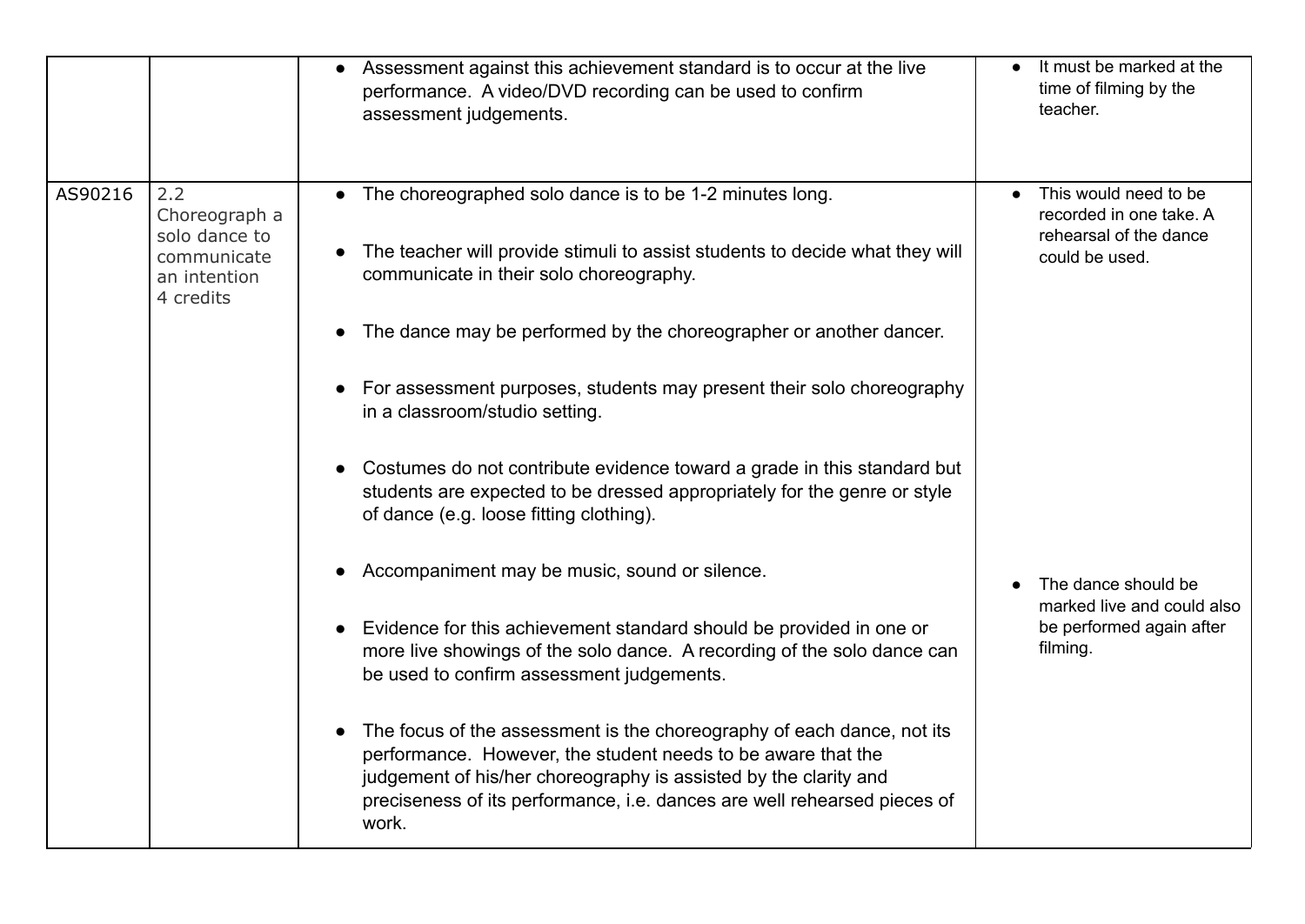|         |                                                                                | For moderation purposes, the student should supply a short statement of<br>the choreographic intention in a written or oral form before assessment.                                                       |                                                                                              |
|---------|--------------------------------------------------------------------------------|-----------------------------------------------------------------------------------------------------------------------------------------------------------------------------------------------------------|----------------------------------------------------------------------------------------------|
|         |                                                                                | Where manageable, students should be given an opportunity for<br>reassessment of this standard.                                                                                                           |                                                                                              |
| AS91207 | 2.3 Perform an<br>ethnic or social<br>dance to<br>communicate<br>understanding | The performer should be actively involved in performance for 1-2<br>minutes.<br>The dance may be choreographed by the teacher, a guest tutor or a                                                         | This would need to be<br>recorded in one take. A<br>rehearsal of the dance<br>could be used. |
|         | of the style<br>4 credits                                                      | student.<br>The dance performed for assessment may be for a solo, duet or group.                                                                                                                          |                                                                                              |
|         |                                                                                | For assessment purposes, students may perform in a classroom/studio<br>setting.                                                                                                                           |                                                                                              |
|         |                                                                                | Costumes do not contribute evidence toward a grade in this standard but<br>students are expected to be dressed appropriately for the genre or style<br>of dance (e.g. lavalava).                          |                                                                                              |
|         |                                                                                | Accompaniment may be music, sound or silence.                                                                                                                                                             | The dance should be<br>marked live and could be                                              |
|         |                                                                                | Evidence for this achievement standard should be provided in one or<br>more live showings of the ethnic or social dance. A recording of the<br>performances can be used to confirm assessment judgements. | performed again outside of<br>the 48 Hours.                                                  |
|         |                                                                                | The dance chosen for assessment against this achievement standard<br>must not be used for assessment against Dance 2.4.                                                                                   |                                                                                              |